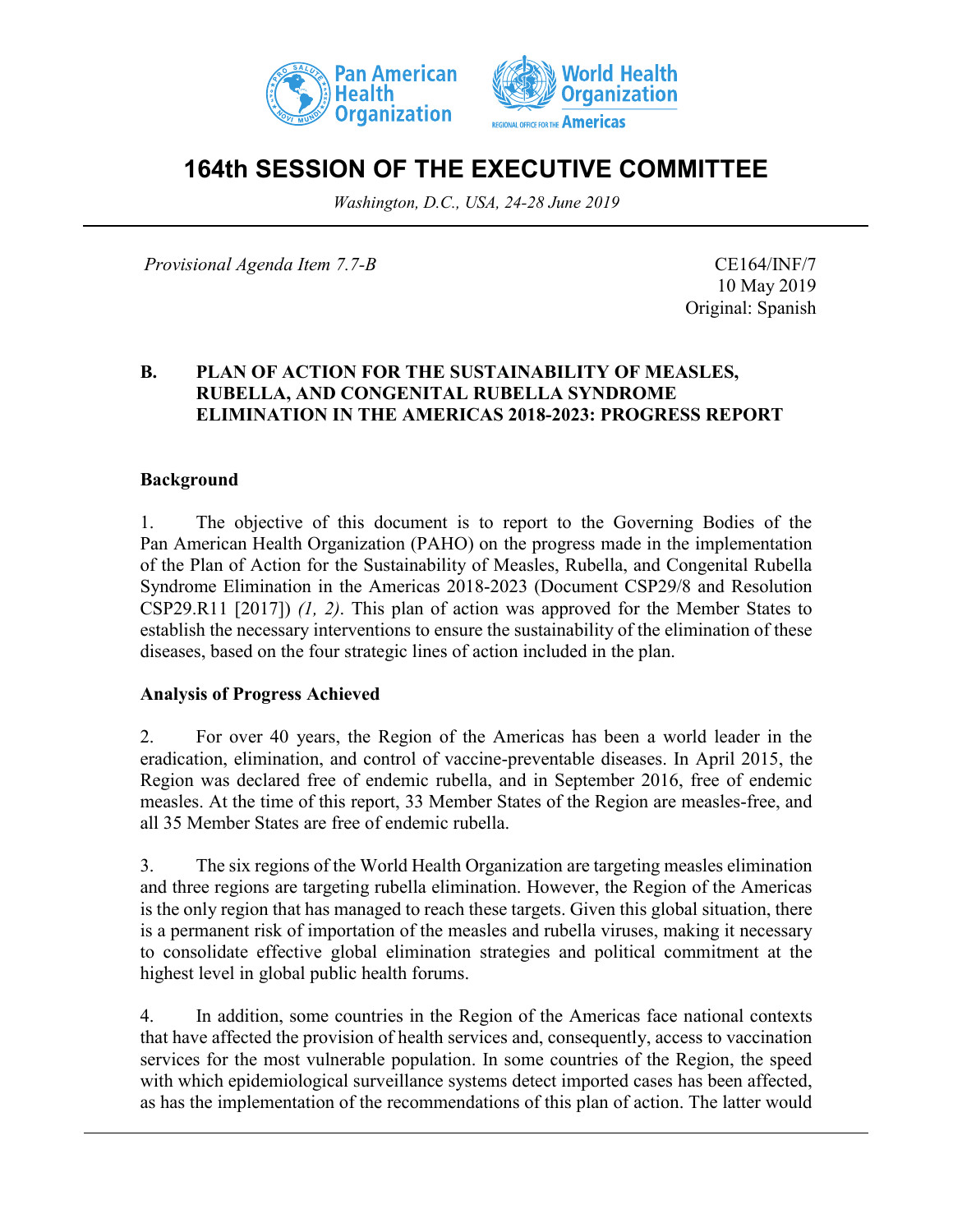have enabled a rapid response to prevent the measles virus from spreading in those countries in 2018. Despite this, the majority of the countries that reported measles outbreaks in the Region detected imported cases in a timely fashion and responded quickly, ensuring that circulation of the virus was interrupted and preventing major outbreaks in their national territories.

#### *Measles outbreaks in the Americas*

5. In 2018, there were 16,708 confirmed cases of measles in the Region of the Americas, with a regional incidence rate of 16.7 per million inhabitants: the highest rate in the post-elimination period.

6. In this unusual increase in cases, the risk factors are directly related to low vaccination coverage in recent years in Member States. In Brazil and Venezuela, low coverage led to the reestablishment of endemic transmission in June 2018 and in February 2019, respectively, after 12 months of continuous circulation of the measles virus (genotype D8, lineage MVi/HuluLangat.MYS/26.11) in their national territories.

7. In 2018, migration from Venezuela to other South American countries was one of the main factors that enabled the virus to spread quickly. In turn, this facilitated rapid importation of cases to six countries: Argentina (14), Brazil (10,326), Chile (24), Colombia (209), Ecuador (19), and Peru (42). Except for Colombia and Ecuador, the other four countries also reported imported cases from other regions of the world. As the number of measles cases doubled worldwide, five countries reported cases imported from other regions: Antigua and Barbuda (1), Canada (29), Guatemala (1), Mexico (5), and United States of America (372) *(3)*. Canada and the United States of America reported cases associated with imported cases.

#### *Measles outbreak in Venezuela*

8. Between July 2017 and 17 May 2019, Venezuela reported 6,600 cases (727 in 2017, 5,670 in 2018, and 203 in 2019), for a national cumulative incidence rate of 21 cases per 100,000 population. In 2017 and 2018, 78 deaths were reported: two in 2017 (in Bolivar) and 76 in 2018 (37 in Delta Amacuro, 27 in Amazonas, eight in Miranda, three in the Capital District, and one in Bolivar). The age group most affected was children under 15 years of age (incidence rate of 65 per 100,000 population), especially in children under 1 and from 1 to 4 years old (incidence rates of 316 and 303 per 100,000 population, respectively). Both sexes were equally affected. Among the documented deaths from measles, 79% were among indigenous people of the Warao and Sanema communities, and in other indigenous communities in Delta Amacuro, Amazonas, Monagas, and Zulia. In July 2017, the first case was detected in an unvaccinated 1-year-old child living in Bolivar state, based on importation of measles virus genotype D8, lineage MVi/HuluLangat.MYS/26.11, which had already been reported in 17 countries around the world that year. The source of the outbreak could not be established.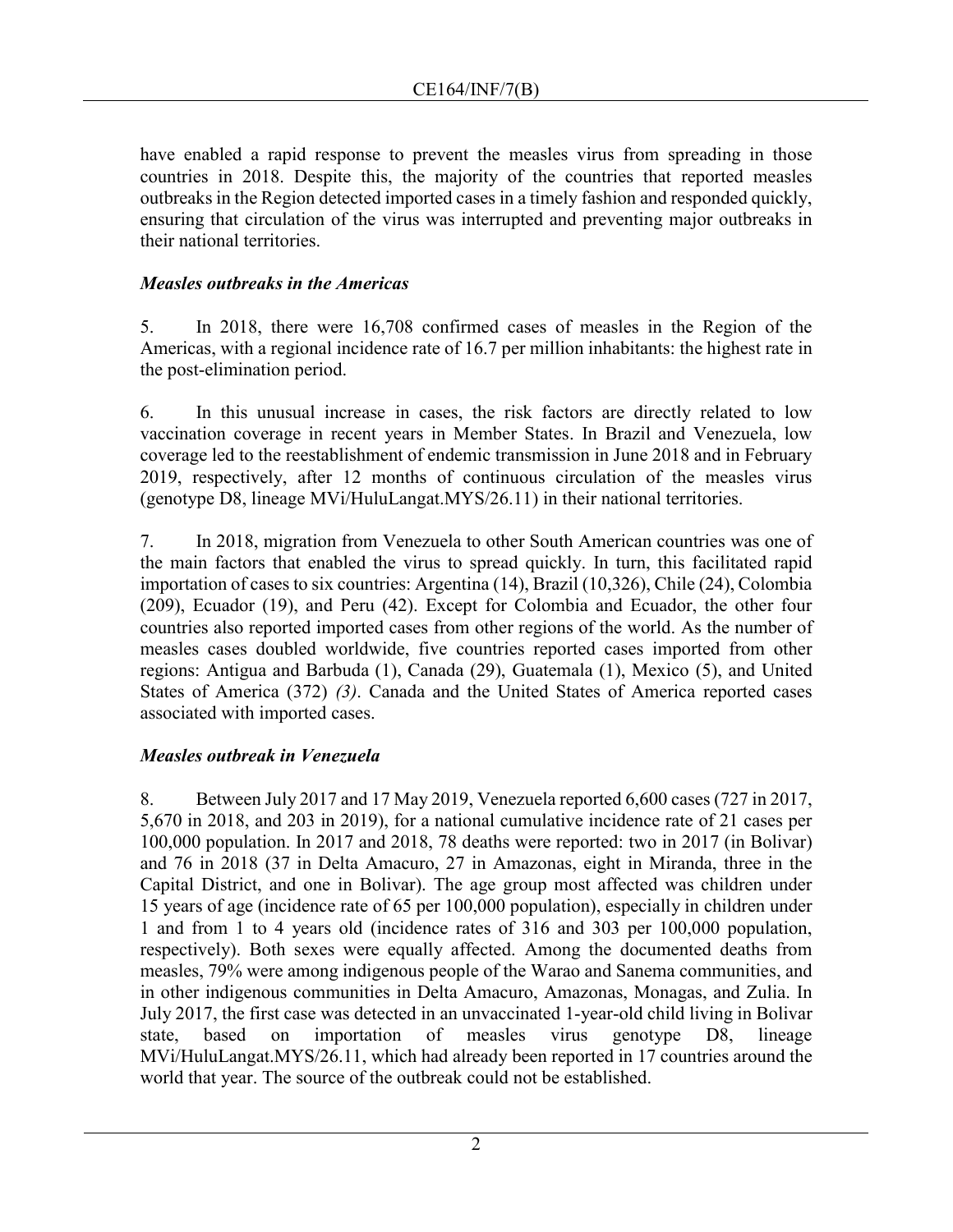9. This outbreak occurred in a complex national context that––combined with low vaccination coverage, a growing susceptible population in children under 15, and a delayed response to the first confirmed case––allowed the virus to spread quickly. On 30 June 2018, endemic transmission of measles was reestablished *(4)*. The states most affected in 2018 were: the Capital District, Miranda, Vargas, Delta Amacuro, Bolivar, and Amazon. In 2019, two states still have active virus transmission: Zulia and Anzoátegui, where the country's critical conditions and scarcity of health workers has made it impossible to control transmission of the virus. However, in these states, the available vaccination teams continue to work energetically to contain outbreaks.

10. Despite the delicate situation of the Venezuelan health system, in the second half of 2018 the country managed to organize a national campaign *(5)* vaccinating 8.6 million children from 6 months to 15 years of age, and 460,844 people over age 15. This campaign achieved the expected impact of a rapid reduction in measles cases, reaching 97% coverage at the national level. PAHO/WHO has provided continuous support to implement actions to contain measles and diphtheria outbreaks throughout the country, including mobilization of financial resources for the large-scale national vaccination campaign, hiring vaccination teams, providing 36 national and international consultants, and contracting urban and rural transportation. The result has been a sharp reduction in confirmed cases since September 2018.

# *Measles outbreak in Brazil*

11. Since 2017, Brazil has been receiving a migratory flow of Venezuelans, mainly in the states along the border between these countries, where the first measles cases were imported. In late 2018, 10,326 cases were confirmed in 11 states, for a national incidence rate of 5 per 100,000 population. The highest incidence rates, by age, were observed in infants under 1 year and children 1 to 4 years of age (63.2 and 10.3 per 100,000 population, respectively), and in the 15-19 age group (12.46 per 100,000 population).

12. In 2018, Amazonas was the state with the most confirmed cases and the highest incidence rate (9,803 cases; 242 per 100,000 population), accounting for 95% of all cases in the country, mainly in Manaus, the capital city of the state (9,012 cases). Roraima was the state with the second most confirmed cases (361 cases; 62.8 per 100,000 population). Also, sporadic cases imported from other regions of the world were detected in Rio Grande do Sul, São Paulo, and Rio de Janeiro.

13. On 19 February 2019, endemic transmission was reestablished in Brazil after 12 months of continuous circulation of the same genotype (D8, lineage MVi/HuluLangat.MYS/26.11) imported originally from Venezuela. As of May 2019, seven of 11 states that had reported cases in 2018 and 2019 had interrupted transmission for over 12 weeks, and four states continued to have confirmed cases in the previous 12 weeks: Pará (seven weeks), São Paulo (six weeks), Santa Catarina (11 weeks), and Rio de Janeiro (eight weeks).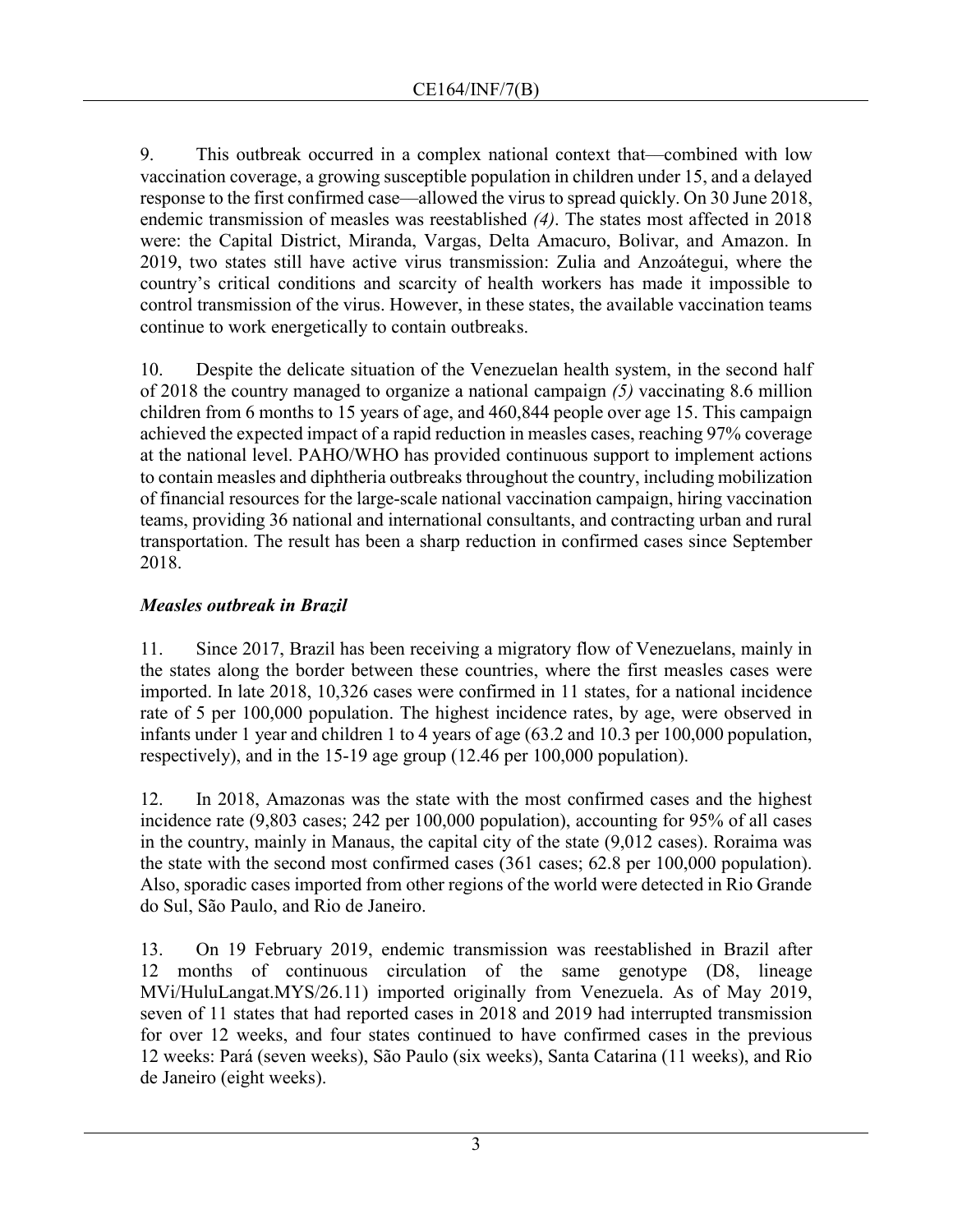14. In Brazil, the risk factor related to the biggest outbreaks in Amazonas and Roraima was the large number of susceptible children under 5 and equally susceptible adolescents and young adults who were not vaccinated during the catch-up campaigns to eliminate rubella (2008). In general, vaccination coverage of all vaccines has declined in the last four years in Brazil. In 2018, coverage with the first dose of the trivalent MMR vaccine stood at 90%, and 79% for the second dose.

15. In August and September 2018, Brazil carried out a national measles vaccination campaign (target: 11.2 million children aged 1-4 years). In Roraima and Amazonas (Manaus), vaccination of infants starting at 6 months of age was added. In Amazonas, vaccination of adolescents and young adults was added. National-level coverage of 97.8% was achieved: approximately 10.9 million vaccinated children. Based on these assertive, large-scale actions, the country managed to dramatically reduce circulation of the virus in Amazonas. Consequently, transmission of the virus to other states was avoided. By late 2018, Brazil had vaccinated 22,962,051 people between 6 months and 49 years of age.

16. It is expected that circulation of the measles virus will be interrupted in Pará and São Paulo states, making it possible to present evidence of the end of the outbreaks to the Measles and Rubella Regional Monitoring and Re-verification Commission.

#### *Measles outbreak in Colombia*

17. Since March 2018, Colombia has faced a large migratory flow and multiple imports of the measles virus from Venezuela. There have been 318 confirmed cases of measles (209 cases in 2018 and 109 in 2019), and 8,752 suspected measles cases have been investigated (6,701 in 2018 and 2,051 in 2019), but no deaths have been registered. The same genotype originally imported from Venezuela was identified (D8, lineage MVi/HuluLangat.MYS/26.11).

18. The first confirmed case was a Venezuelan citizen traveling through Medellín, who presented with a skin rash on 8 March 2018; and the last confirmed case was a nonresident Venezuelan who presented with rash on 10 March 2019 in the department of La Guajira. Initially, the confirmed cases were Venezuelans arriving in Colombia or were importrelated, with transmission chains that did not last more than three months. The first case in a Colombian, which originated chains of virus transmission, occurred on 27 July 2018 in Cartagena. At present, only two departments have recently imported cases from Venezuela, with transmission during the past 12 weeks: La Guajira and Norte de Santander.

19. A total of 14 departments reported cases, as well as the districts of Barranquilla, Bogotá, Cartagena, and Santa Marta; 68% of confirmed cases were reported in Cartagena, Barranquilla, and Norte de Santander. The highest incidence rate has been observed in children under 1 year (six cases per 100,000 children under 1 year), followed by the 1-4 year age group (1.74 per 100,000 population). Colombia did not implement a national vaccination campaign as Argentina, Brazil, and Venezuela did, but it has managed to successfully interrupt circulation of the virus by stepping up efforts to find and vaccinate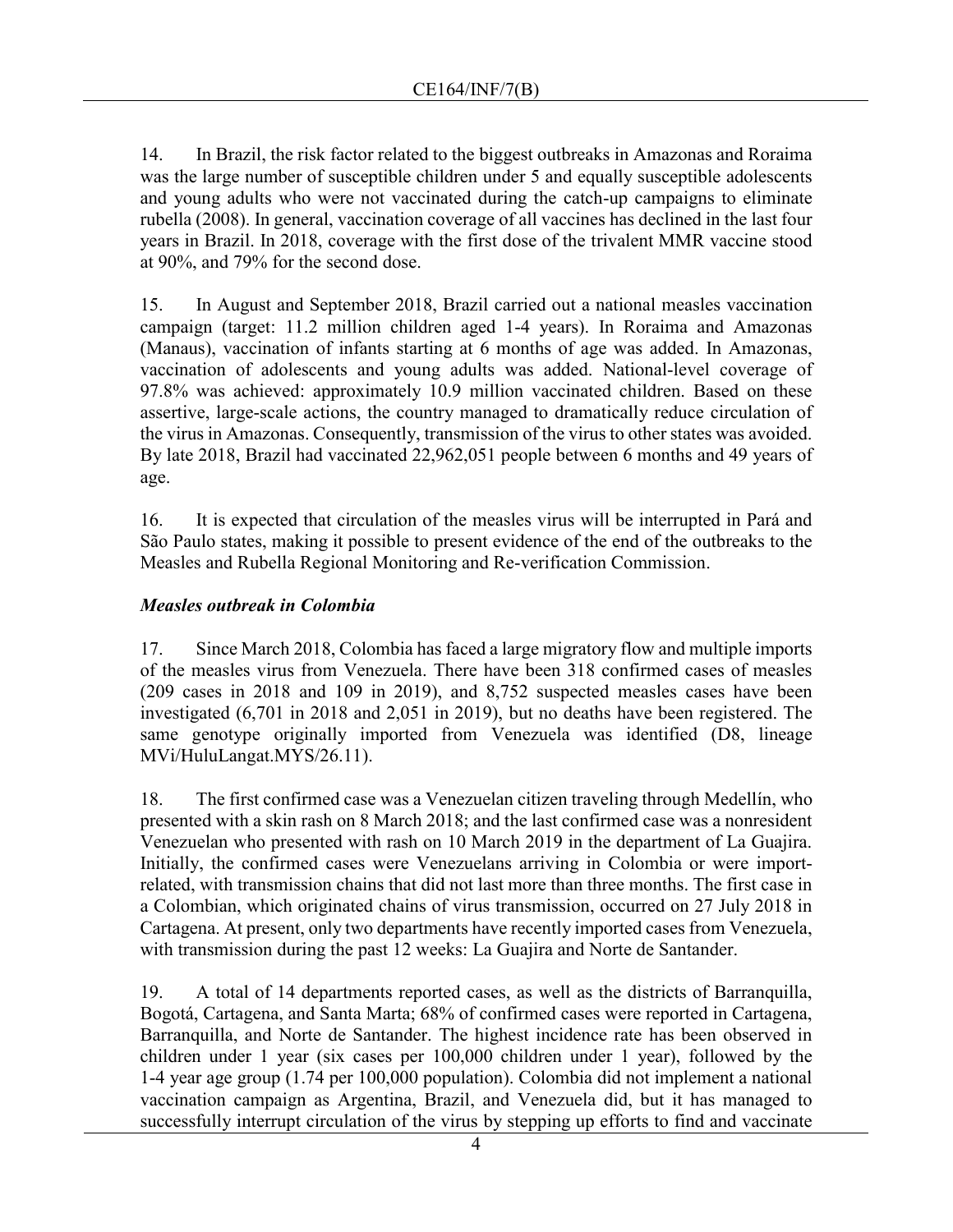unvaccinated children under 5 and by providing free doses of measles and rubella vaccine to children between 6 and 11 months of age living in municipalities and districts with outbreaks. This reflects the high level of population immunity that the country has achieved in the last 15 years and its capacity to respond rapidly to each imported case.

### *Measles and Rubella Regional Monitoring and Re-verification Commission and national commissions to monitor the sustainability of measles and rubella elimination*

20. The Measles and Rubella Regional Monitoring and Re-verification Commission was created by the Director of PAHO in January 2019. As an external entity that is independent of PAHO, its purpose is to monitor countries' efforts to fulfill the strategic lines of action, objectives, and indicators of the Plan of Action for the Sustainability of Measles, Rubella, and Congenital Rubella Syndrome Elimination in the Americas 2018-2023.

21. The Commission's terms of reference include the development of a regional framework with new principles, essential criteria, and a structure for sustainability plans that will allow the Region to guide the steps of Member States in which endemic transmission has been reestablished and that need to present evidence of the interruption of endemic circulation of the virus. Between January and May 2019, the Commission held two virtual meetings and two visits to countries with measles outbreaks: Brazil and Colombia. The ministries of health of these countries expressed satisfaction with the reports on these visits.

22. National commissions to monitor the sustainability of elimination play an important role in supporting the work of the Regional Commission and following up on its recommendations. This plan of action has a specific strategic line of action that addresses the need for countries to maintain their national commissions in order to continuously monitor their annual plans for the sustainability of elimination.

# *Lessons Learned*

23. One of the most important lessons of the post-elimination period in the Region of the Americas is that the more quickly a well-organized rapid response is organized, the more likely it will be that measles virus transmission is interrupted as soon as an imported case is detected. It is not enough to maintain high vaccination coverage with two doses of vaccine or to detect suspected cases through a passive surveillance system: these strategies should always be accompanied by a rapid response with appropriate interventions. PAHO/WHO has held 10 training workshops on rapid response for the national and subnational levels and three for the subregional level, facilitating good practices for timely interruption of virus transmission in the remaining countries with imported cases.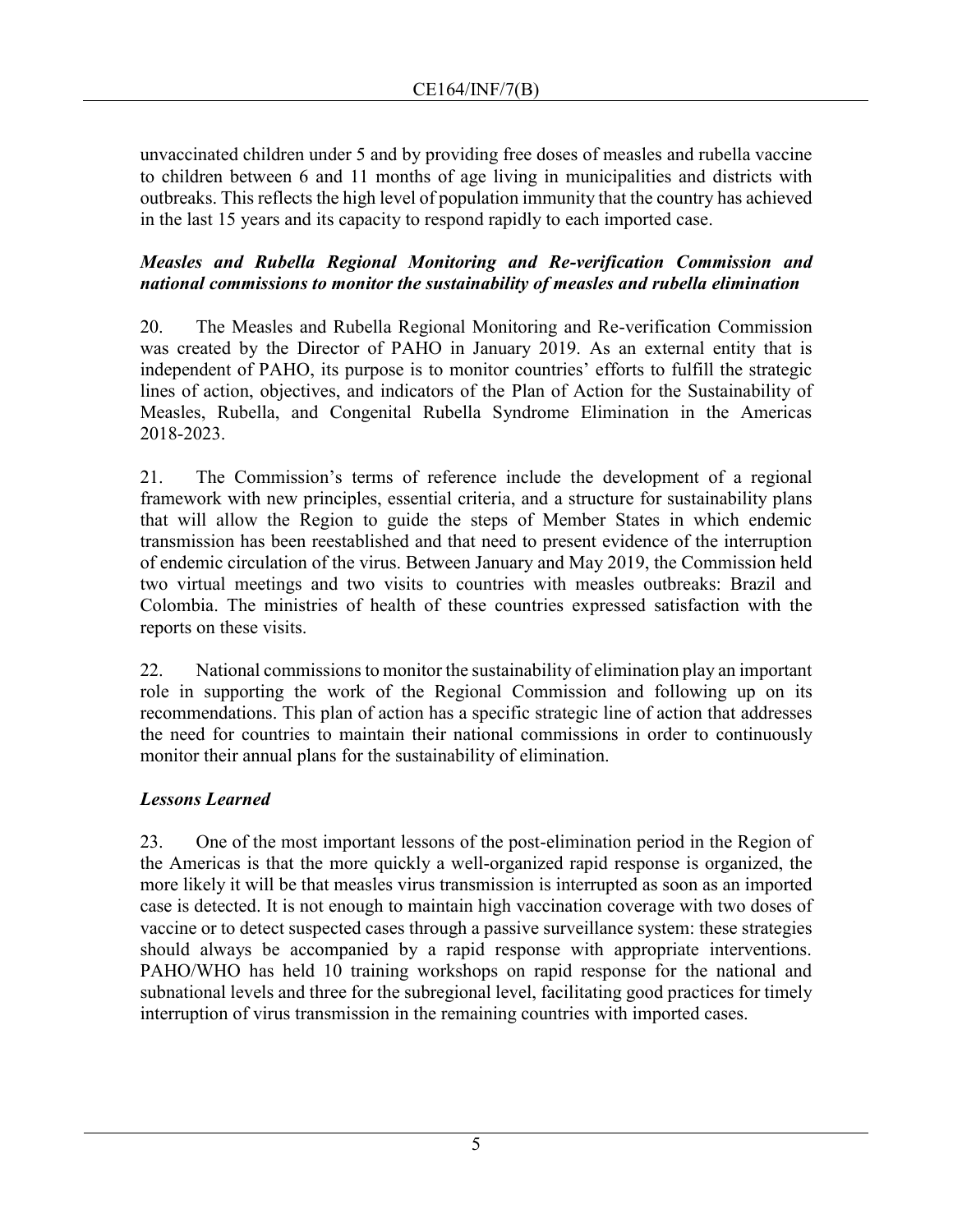## *Achieving the indicators and targets of the plan*

24. With regard to progress made in 2018 on the plan's four strategic lines of action, and toward achieving its objectives and indicators, this is a preliminary analysis until official data can be obtained on vaccination coverage and data from national commissions and sustainability plans, which not all countries have yet provided. For example, for strategic line of action 1, data on national vaccination coverage of the first and second dose in 2018 will be officially reported in June 2019. For strategic line of action 2, the corresponding data are shown in the corresponding table. For strategic lines of action 3 and 4, partial data on achievements in 2018 are shown below, consolidated to 30 April 2019.

*Strategic line of action 1: Guarantee universal access to measles and rubella vaccination services for the population targeted in the routine vaccination program and other at-risk age groups.*

**Objective 1.1:** Achieve at least 95% vaccination coverage in children under 5 in order to achieve high immunity in the general population.

| Indicator, baseline, and target                                                                                                                                                                                                               | <b>Status</b>                                                                                                                                                                                                                                                                                                                                                                                                             |
|-----------------------------------------------------------------------------------------------------------------------------------------------------------------------------------------------------------------------------------------------|---------------------------------------------------------------------------------------------------------------------------------------------------------------------------------------------------------------------------------------------------------------------------------------------------------------------------------------------------------------------------------------------------------------------------|
| 1.1.1 Number of countries reporting 95%<br>coverage or higher at the national level with<br>the first dose of MMR vaccine<br>Baseline: 20/35 countries (2015)<br>Target: 30/35 countries                                                      | In 2018, countries in the Region met the<br>target of 95% at the national level with the<br>first dose of MMR vaccine. [This information<br>will be available in the version of the progress<br>report that will be presented to the Directing<br>Council in September 2019.]                                                                                                                                             |
| 1.1.2 Number of countries reporting 95%<br>coverage or higher with the first dose of<br>MMR vaccine in at least 80% of<br>municipalities (or equivalent political<br>division)<br>Baseline: 15/35 countries (2015)<br>Target: 25/35 countries | In 2018, countries in the Region met the<br>target of 95% at the national level with the<br>first dose of MMR vaccine in at least 80% of<br>municipalities. [This information will be<br>available in the version of the progress report<br>that will be presented to the Directing Council<br>in September 2019.]                                                                                                        |
| 1.1.3 Number of countries reporting 95%<br>coverage or higher at the national level with<br>the second dose of MMR vaccine<br>Baseline: 6/30 countries* (2015)<br>Target: 15/30 countries*                                                    | In 2018, countries in the Region met the<br>target of 95% at the national level with the<br>second dose of MMR vaccine. [This<br>information will be available in the version of<br>the progress report that will be presented to the<br>Directing Council in September 2019.]<br>By 2023, it is expected that the 35 Member<br>States will have introduced the second dose<br>into their national vaccination schedules. |
| 1.1.4 Number of countries reporting 95%<br>coverage or higher with the second dose of<br>MMR vaccine in at least 80% of                                                                                                                       | In 2018, $\qquad$ countries in the Region met<br>the target of 95% at the national level with<br>the second dose of MMR vaccine in at                                                                                                                                                                                                                                                                                     |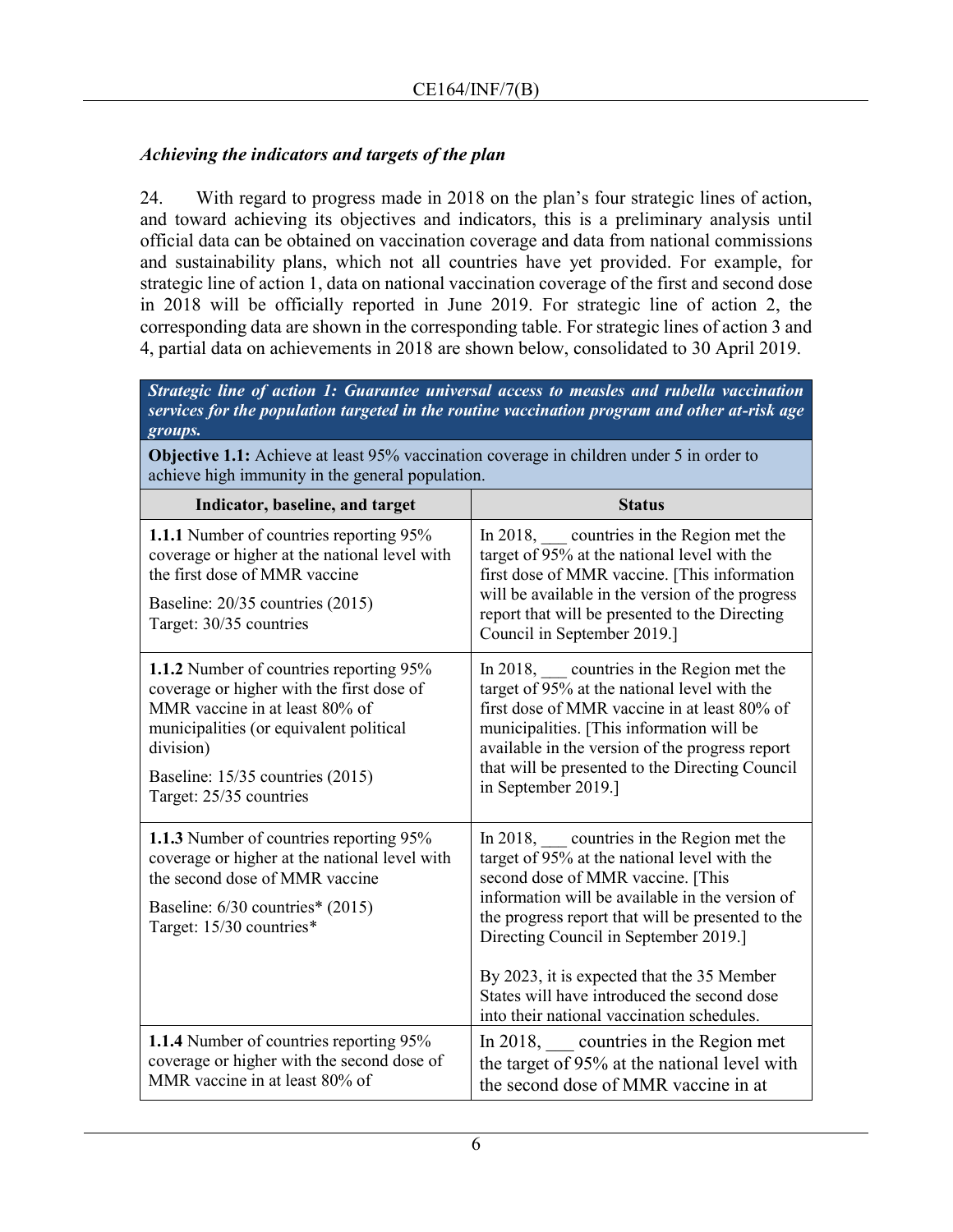| Indicator, baseline, and target                                                                 | <b>Status</b>                                                                                                                           |
|-------------------------------------------------------------------------------------------------|-----------------------------------------------------------------------------------------------------------------------------------------|
| municipalities (or equivalent political                                                         | least 80% of municipalities. [This information                                                                                          |
| division)                                                                                       | will be available in the version of the progress                                                                                        |
| Baseline: $4/30$ countries* $(2015)$                                                            | report that will be presented to the Directing                                                                                          |
| Target: 12/35 ** countries                                                                      | Council in September 2019.]                                                                                                             |
|                                                                                                 | By 2023, it is expected that the 35 Member<br>States will have introduced the second dose<br>into their national vaccination schedules. |
| 1.1.5 Number and proportion of countries                                                        | In 2018, three of four countries that                                                                                                   |
| that conduct follow-up campaigns and                                                            | implemented follow-up campaigns achieved                                                                                                |
| achieve at least 95% of the national target                                                     | the target of at least 95% coverage.                                                                                                    |
| Baseline: 4/6 countries (66%) (2015-2016)<br>Target: 80% of campaigns with more than<br>$95%**$ |                                                                                                                                         |

\* Only 30 countries include the second dose of MMR vaccine in their national vaccination schedules.

\*\* The number of countries achieving the target will be defined as the number of countries that conduct campaigns between 2018 and 2023; the proposal is for at least 80% of the countries to achieve a national target of 95%.

| Strategic line of action 2: Strengthen the capacity of epidemiological surveillance systems |
|---------------------------------------------------------------------------------------------|
| for measles, rubella, and congenital rubella syndrome                                       |

**Objective 2.1:** Monitor the quality and sensitivity of epidemiological surveillance of measles, rubella, and congenital rubella syndrome.

| Indicator, baseline, and target                                                                                                                                                                                             | <b>Status</b>                                                                                                                                                                                                                                  |
|-----------------------------------------------------------------------------------------------------------------------------------------------------------------------------------------------------------------------------|------------------------------------------------------------------------------------------------------------------------------------------------------------------------------------------------------------------------------------------------|
| 2.1.1 Number of countries that meet the<br>established minimum annual rate of<br>suspected measles/rubella cases (at least 2<br>per 100,000 population) plus at least three<br>of the following five additional indicators: | In 2018, 13 of 33 countries achieved the<br>established minimum annual rate of suspected<br>measles and rubella cases, and at least three of<br>the other five indicators—an increase of seven<br>countries with respect to the 2016 baseline. |
| 1) At least 80% of suspected cases are<br>adequately investigated.                                                                                                                                                          |                                                                                                                                                                                                                                                |
| 2) Adequate serum samples are obtained<br>from at least 80% of suspected cases.                                                                                                                                             |                                                                                                                                                                                                                                                |
| 3) At least 80% of samples reach the<br>laboratory within five days.                                                                                                                                                        |                                                                                                                                                                                                                                                |
| 4) At least 80% of laboratory results are<br>reported within four days.                                                                                                                                                     |                                                                                                                                                                                                                                                |
| 5) The annual rate of suspected cases of<br>congenital rubella syndrome is at least 1 per<br>10,000 live births.                                                                                                            |                                                                                                                                                                                                                                                |
| Baseline: 6/33 (2016)<br>Target: 15/33*                                                                                                                                                                                     |                                                                                                                                                                                                                                                |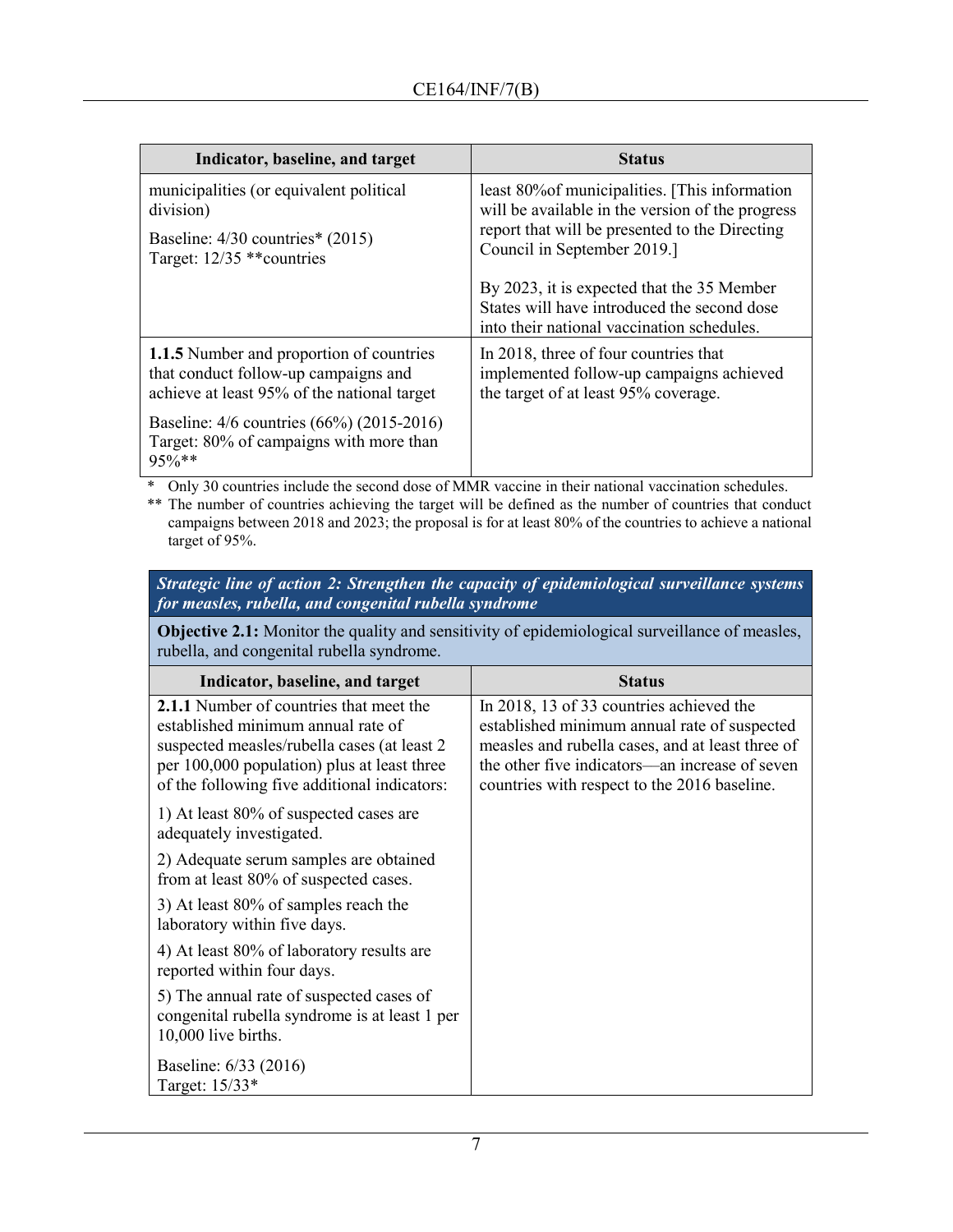| Indicator, baseline, and target                                                                                                                 | <b>Status</b>                                                                                                                                                        |
|-------------------------------------------------------------------------------------------------------------------------------------------------|----------------------------------------------------------------------------------------------------------------------------------------------------------------------|
| 2.1.2 Number of countries with an active<br>surveillance system for congenital rubella<br>syndrome<br>Baseline: 12/33* (2016)<br>Target: 20/33* | In 2018, 10 of 33 countries had an active<br>surveillance system for congenital rubella<br>syndrome-a decline of two countries with<br>respect to the 2016 baseline. |

\* Only 33 countries report suspected cases of measles, rubella, and congenital rubella syndrome to PAHO.

#### *Strategic line of action 3: Develop national operational capacity to maintain measles and rubella elimination.*

**Objective 3.1:** Implement and monitor plans to ensure the sustainability of elimination by strengthening national response capacity in the event of imported cases of measles, rubella, or congenital rubella syndrome.

| Indicator, baseline, and target                                                                                                                                                                                       | <b>Status</b>                                                                                                                                                                                                                                                                                                                                                                                                                 |
|-----------------------------------------------------------------------------------------------------------------------------------------------------------------------------------------------------------------------|-------------------------------------------------------------------------------------------------------------------------------------------------------------------------------------------------------------------------------------------------------------------------------------------------------------------------------------------------------------------------------------------------------------------------------|
| <b>3.1.1</b> Number of national committees that<br>monitor the plans of sustainability of<br>measles and rubella elimination<br>Baseline: 24/24* (2016)<br>Target: 24/24*                                             | In 2018 and the first quarter of 2019, seven of<br>24 national committees were established to<br>monitor the plans for the sustainability of<br>measles and rubella elimination [preliminary<br>data, to be updated in the version to be<br>presented to the Directing Council in September<br>2019]. These data are preliminary because<br>countries are in the process of establishing or<br>reactivating their committees. |
| <b>3.1.2</b> Number of countries that present<br>annual reports on the implementation of<br>their plans to ensure the sustainability of<br>measles and rubella elimination<br>Baseline: 35/35 (2016)<br>Target: 35/35 | In 2018, of the 35 countries of the Region, 18<br>have annual reports on the implementation of<br>their plans for the sustainability of measles and<br>rubella elimination [preliminary data, to be<br>updated in the version to be presented to the<br>Directing Council in September 2019]. These<br>data are preliminary because some countries are<br>in the process of preparing these reports.                          |

\* There are 23 national committees at the country level and a subregional committee for the English speaking Caribbean that were created to verify elimination. The goal is to keep the same number of committees to monitor the sustainability of elimination.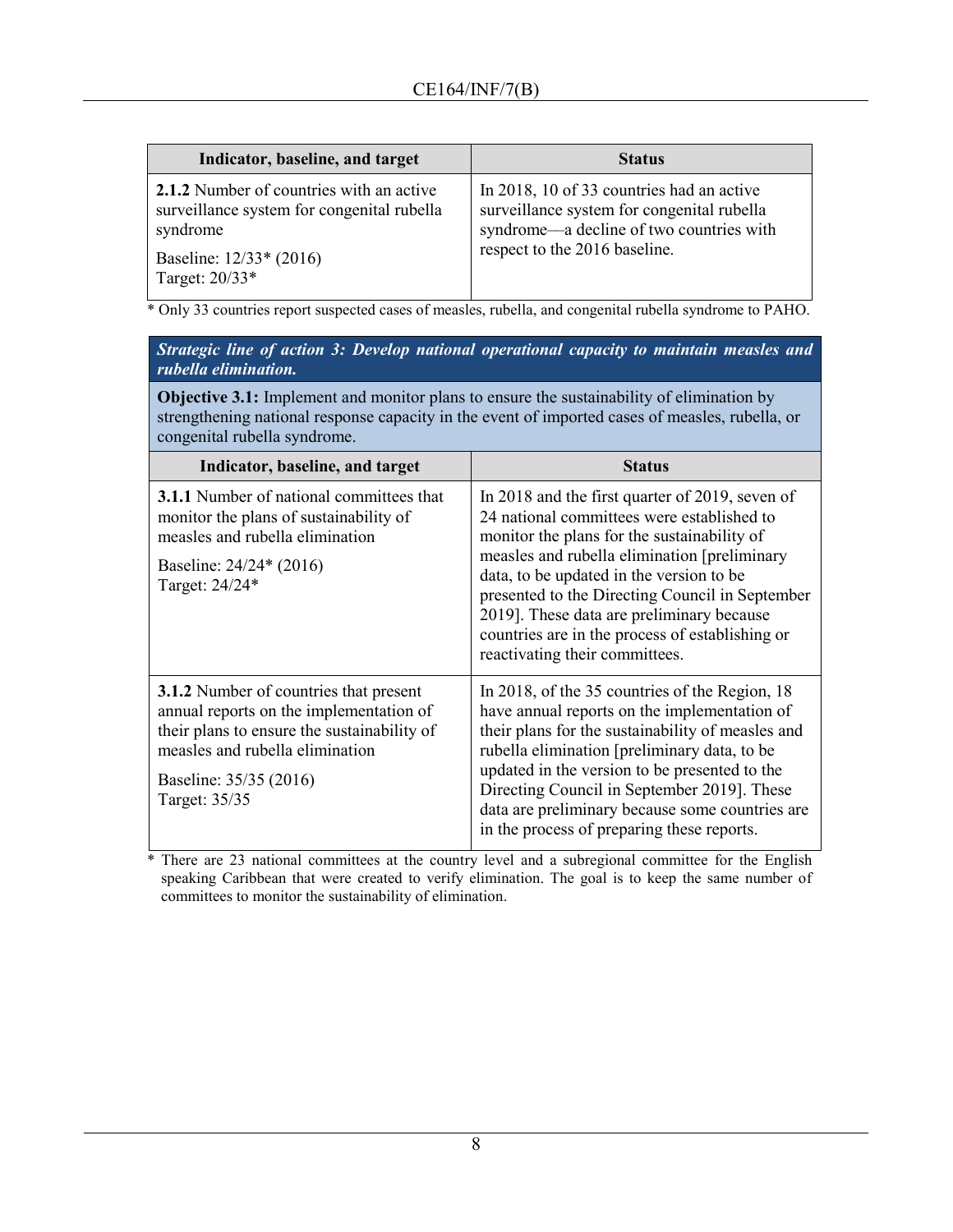| Strategic line of action 4: Establish standard mechanisms for rapid response to imported<br>cases of measles, rubella, and congenital rubella syndrome in order to prevent the<br>reestablishment of endemic transmission in the countries.          |                                                                                                                                                                                                                                                                                                                                |
|------------------------------------------------------------------------------------------------------------------------------------------------------------------------------------------------------------------------------------------------------|--------------------------------------------------------------------------------------------------------------------------------------------------------------------------------------------------------------------------------------------------------------------------------------------------------------------------------|
| <b>Objective 4.1:</b> Establish plans and rapid response teams in the countries to deal with<br>imported cases of measles, rubella, and congenital rubella syndrome in order to prevent the<br>reestablishment of endemic transmission.              |                                                                                                                                                                                                                                                                                                                                |
| Indicator, baseline, and target                                                                                                                                                                                                                      | <b>Status</b>                                                                                                                                                                                                                                                                                                                  |
| 4.1.1 Number of countries and territories in<br>which endemic transmission of measles or<br>rubella virus has been reestablished.<br>Baseline: 0/47 (2016)*<br>Target: 0/47*                                                                         | Endemic measles transmission was<br>reestablished in two of the 52 countries and<br>territories of the Region: Venezuela (July<br>2018) and Brazil (February 2019).*                                                                                                                                                           |
| 4.1.2 Percentage of countries and territories<br>with measles or rubella outbreaks that have<br>a rapid response team trained to prevent the<br>spread of transmission of the viruses that<br>cause these diseases<br>Baseline: 100%<br>Target: 100% | In 2018, 92% of countries and territories in the<br>Region (11/12) deployed a national and<br>subnational rapid response team to prevent the<br>spread of the measles virus. In 2019, 88% of<br>countries and territories (8/9) deployed a rapid<br>response team to prevent the spread of the<br>measles virus in the Region. |
| 4.1.3 Percentage of countries and territories<br>with measles or rubella outbreaks that have<br>a rapid response plan for dealing with<br>imported cases<br>Baseline: 100%<br>Target: 100%                                                           | In 2018, 92% of countries and territories in the<br>Region $(11/12)$ with measles outbreaks<br>implemented a rapid response plan for<br>imported cases, preventing the spread of the<br>virus.                                                                                                                                 |

\* There are 47 countries and territories (35 countries and 12 territories) in the geographic area covered by the Region of the Americas and all of them must remain free from measles and rubella in order to maintain the status of elimination.

#### **Action Needed to Improve the Situation**

25. The Region of the Americas is facing one of the biggest challenges in postelimination history, with multiple imports of measles virus from inside and outside the Region. This makes it necessary to implement all the actions for prevention and control that PAHO has been recommending since 2012. The following is a summary of actions needed to improve the situation:

a) The countries in which endemic transmission of measles has been reestablished should interrupt circulation of the virus by implementing strategies for the sustainability of elimination aimed at increasing population immunity through vaccination, detecting and rapidly classifying suspected cases, and respond quickly and efficiently to prevent the spread of the virus. All this will prevent long periods of endemic circulation of the virus, which puts the Region's achievements at risk.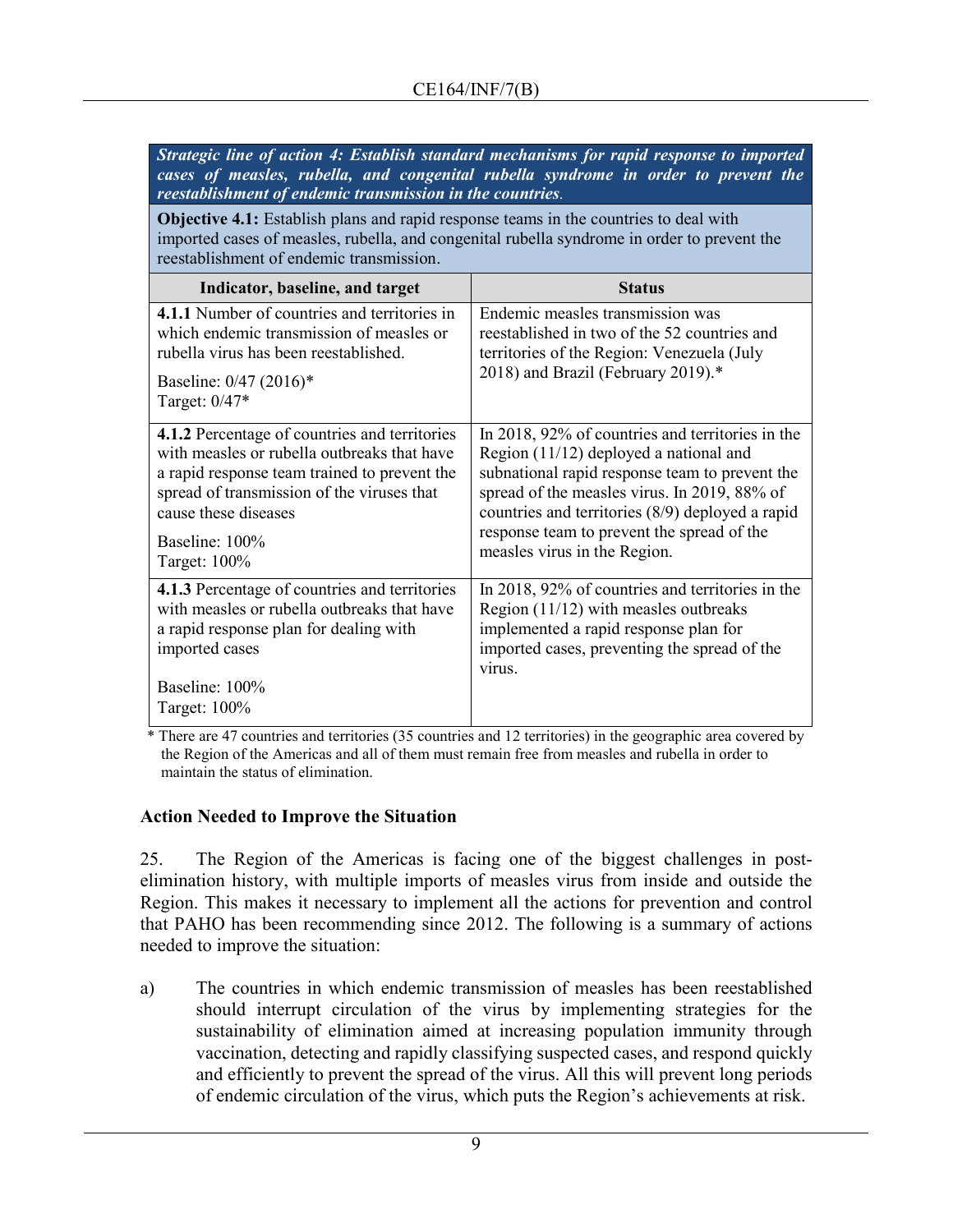- b) In their public health policy agenda, countries should prioritize presenting information and achieving the indicators of the four strategic lines of action in order to sustain the elimination of measles, rubella, and congenital rubella syndrome. This is the only way to monitor the efforts made to prevent the circulation of the measles and rubella viruses and, consequently, to prevent the reestablishment of endemic transmission of these viruses in the Member States.
- c) All countries should strengthen inter-country coordination and, especially, actions to increase vaccination coverage, epidemiological surveillance, and training of rapid response teams in order to prevent the spread of the virus when it is detected in their national territories.
- d) Countries should reactivate national commissions to monitor the sustainability of elimination, prepare annual plans for the sustainability of elimination, and present these plans to PAHO at the beginning of each year. They should also ensure the necessary national financing to support the actions established in the plans.
- e) Countries should implement social communication strategies to ensure public trust in vaccination with a view to achieving high population immunity through increased vaccination coverage in children and older age groups, and in health workers and people working in high-risk jobs (tourism, airports, hotels, tourist transportation, borders, etc.).
- f) Countries should advocate at the highest political level in global public health forums in order to achieve the greatest commitment to advancing toward the goal of global elimination of measles and rubella.

# **Action by the Executive Committee**

26. The Executive Committee is invited to take note of this report and make any comments it deems pertinent.

# **References**

1. Pan American Health Organization. Plan of action for the sustainability of measles, rubella, and congenital rubella syndrome elimination in the Americas 2018-2023 [Internet]. 29th Pan American Sanitary Conference, 69th session of the Regional Committee of WHO for the Americas; 2017 Sep 25-29; Washington, DC. Washington, DC: PAHO; 2017 (Document CSP29/8) [cited 2019 May 6]. Available from: [https://www.paho.org/hq/index.php?option=com\\_docman&task=doc\\_download&gid](https://www.paho.org/hq/index.php?option=com_docman&task=doc_download&gid=41210&Itemid=270&lang=en)  $=41210\&$ Itemid=270 $\&$ lang=en.